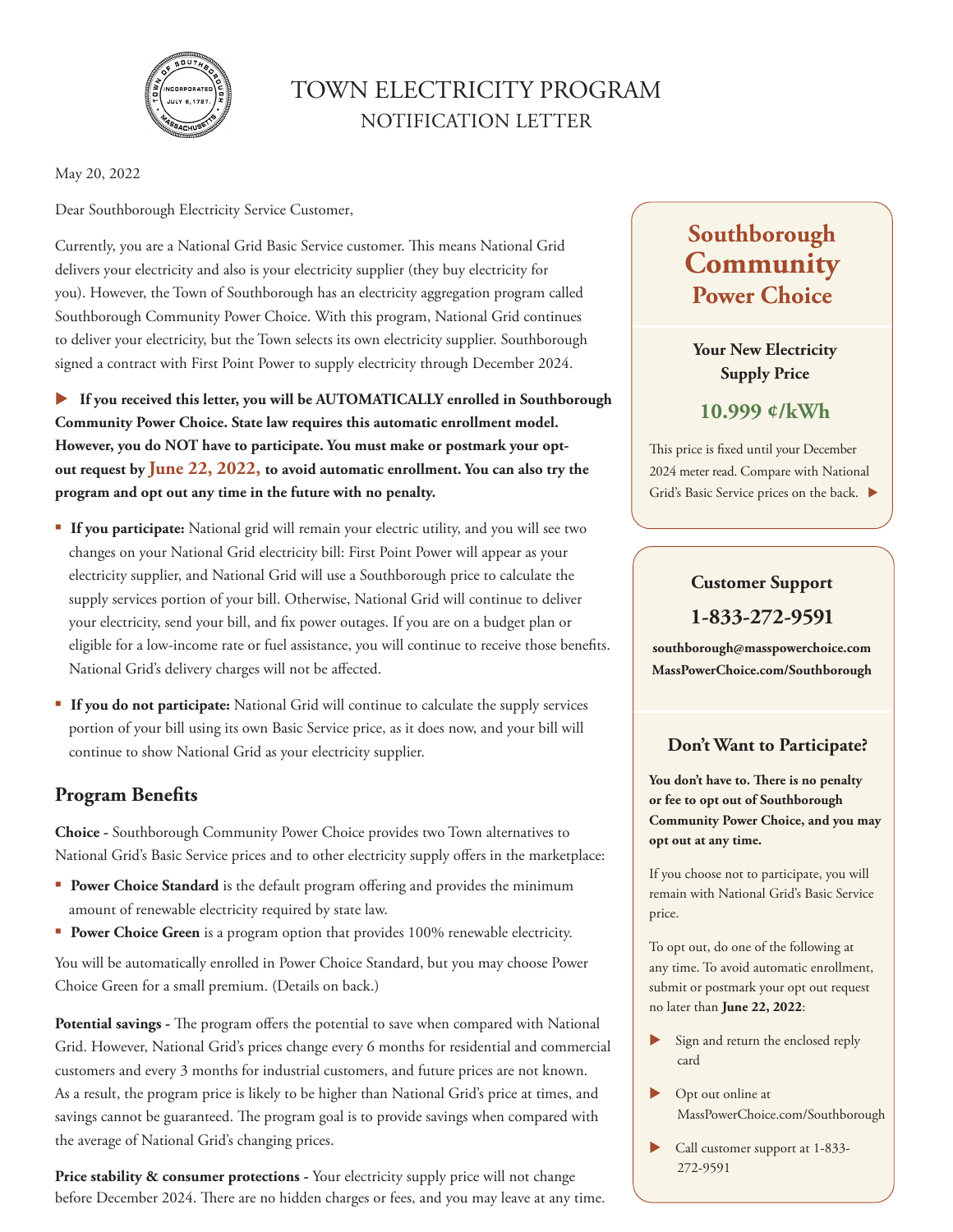#### **Program Options & Pricing**

|                          | 1. If you do nothing, you will be automatically enrolled in POWER CHOICE STANDARD: | 10.999* $\mathfrak{e}/kWh$ for residential,<br>commercial, and industrial accounts |
|--------------------------|------------------------------------------------------------------------------------|------------------------------------------------------------------------------------|
| Renewable energy content | Meets Massachusetts minimum renewable energy requirements.                         |                                                                                    |
| Price period             | Enrollment - December 2024 meter read.                                             |                                                                                    |
| Exit terms               | Leave any time. No exit charge.                                                    |                                                                                    |
|                          |                                                                                    |                                                                                    |
|                          |                                                                                    |                                                                                    |

| Renewable energy content | 100% renewable energy from renewable energy projects in New England.                                                                              |                                             |
|--------------------------|---------------------------------------------------------------------------------------------------------------------------------------------------|---------------------------------------------|
|                          | To choose Power Choice Green, visit MassPowerChoice.com/Southborough and click "Options &<br>Pricing," or call customer support at 1-833-272-9591 | commercial, and industrial accounts         |
|                          | 2. If you want 100% renewable electricity, you may choose POWER CHOICE GREEN:                                                                     | 13.724* $\mathfrak{e}/kWh$ for residential, |

**Price period Exit terms** Enrollment - December 2024 meter read. Leave any time. No exit charge.

| term only, and future prices are not known. | 3. If you choose to opt out, you will remain on NATIONAL GRID'S BASIC SERVICE:<br>11.491 ¢/kWh residential<br>10.370 $\ell$ /kWh commercial<br>National Grid's prices are not long-term prices. Prices are for National Grid's current 6- or 3-month price<br>10.796 $\mathcal{L}/kWh$ industrial                                                      |  |
|---------------------------------------------|--------------------------------------------------------------------------------------------------------------------------------------------------------------------------------------------------------------------------------------------------------------------------------------------------------------------------------------------------------|--|
| Renewable energy content<br>Price period    | Meets Massachusetts minimum renewable energy requirements.<br>May 1, 2022 - October 31, 2022, for residential and commercial accounts. May 1, 2022 - July 31, 2022, for<br>industrial accounts. National Grid's fixed Basic Service rates change every 6 months for residential and commercial<br>accounts and every 3 months for industrial accounts. |  |
| Exit terms                                  | Leave any time. No exit charge. However, industrial customers only (rates G-2 and G-3) on the fixed price Basic<br>Service option may receive a billing adjustment, which may be either a credit or a charge.                                                                                                                                          |  |

\* The Power Choice Standard price and the Power Choice Green price both include a \$0.001/kWh administrative fee. Program prices could increase as a result of a change in law that results in a direct, material increase in costs during the term of the electricity supply agreement.

## **Frequently Asked Questions**

**Are savings guaranteed?** No. National Grid's fixed Basic Service prices change every 6 months for residential and commercial accounts and every 3 months for industrial accounts, and future prices are not known. Savings in one rate period do not guarantee savings in subsequent rate periods. The National Grid price will next change on November 1, 2022, for residential and commercial accounts, and on August 1, 2022, for industrial accounts.

**I have signed my own contract with an electricity supplier. Will I be automatically enrolled?** If you received this letter and also you have a contract with an electricity supplier that you would like to keep, you must opt out of Southborough Community Power Choice. If you do not opt out, your account will be enrolled, and that may trigger early termination fees from your existing electricity supplier.

**I have a tax-exempt account. How can I retain my account's tax-exempt status?** Taxes will be billed as part of the program's power supply charge. Customers are responsible for identifying and requesting an exemption from the collection of any tax by providing appropriate tax-exemption documentation to First Point Power. Visit MassPowerChoice.com/Southborough for information on where to submit your documentation.

Please do not hesitate to contact customer support with any questions at **southborough@masspowerchoice.com** or **1-833-272-9591**. Our Town consultants will be happy to help you. You can also find more information at **MassPowerChoice.com/Southborough**.

Mark J. Purple Town Administrator